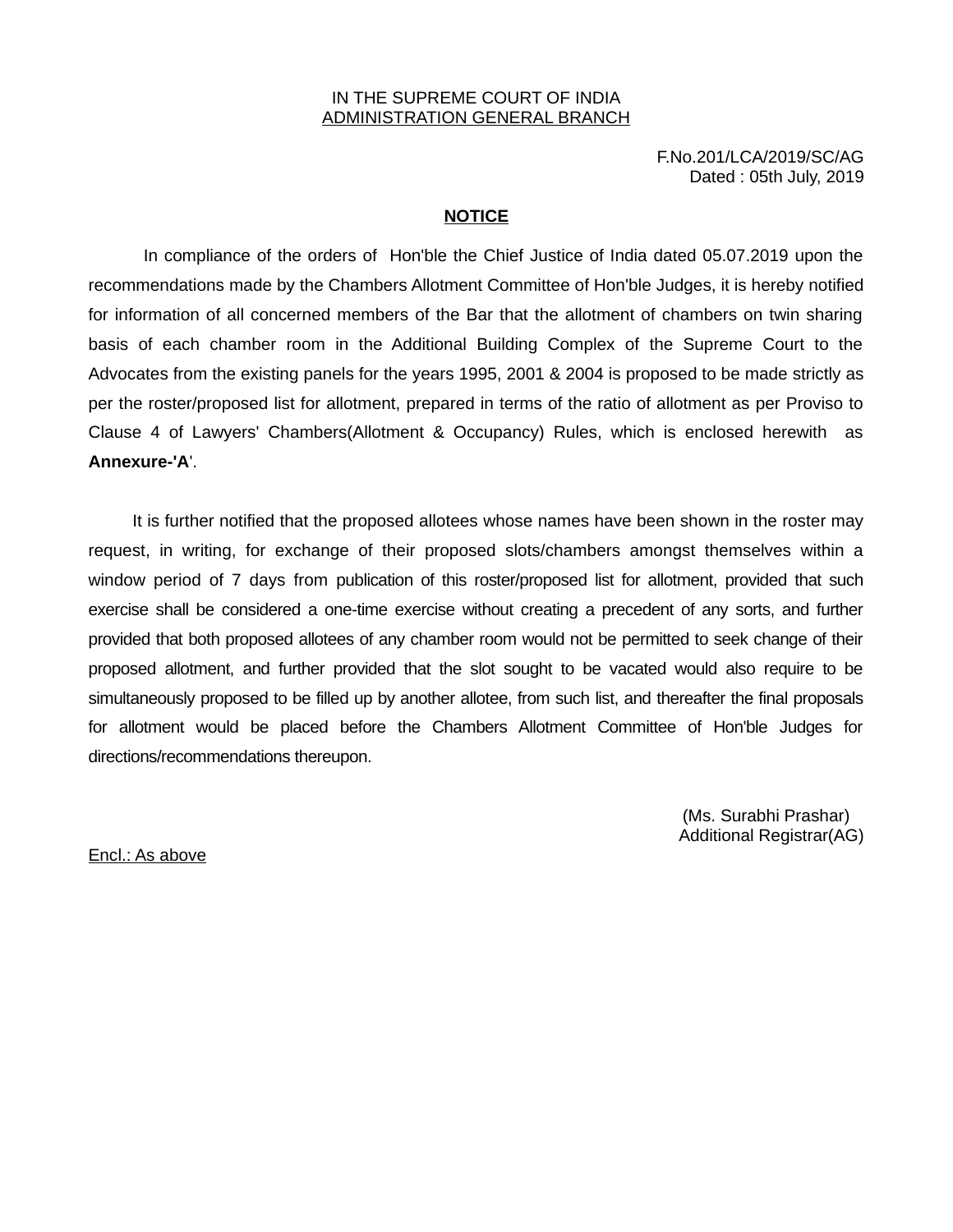## **Annexure- 'A"**

### **Proposal for allotment of Chambers in Additional Building Complex of Supreme Court to the Advocates as per below mentioned Roster out of the existing panels for the years 1995, 2001 & 2004**

| S.No. | Name                            | Category     | Year of<br>Empanelment | Date of<br>Designation<br>AOR/Sr.<br>Advocate/<br>Membership<br><b>SCBA</b> | Chamber<br>Room | Chamber<br>(Part)<br>to be<br>Allotted |
|-------|---------------------------------|--------------|------------------------|-----------------------------------------------------------------------------|-----------------|----------------------------------------|
| 1.    | Jayshree Anand                  | Non-AOR      | 2001                   | 10-04-1994                                                                  | 201             | A                                      |
| 2.    | C.S. Vaidyanathan               | Sr. Advocate | 1995                   | 28-03-1992                                                                  |                 | B                                      |
| 3.    | Rao Ranjit                      | <b>AOR</b>   | 2001                   | 10-04-1997                                                                  |                 | A                                      |
| 4.    | D. Mahesh Babu                  | <b>AOR</b>   | 2001                   | 23-10-1997                                                                  | 202             | B                                      |
| 5.    | Praveen Swarup                  | <b>AOR</b>   | 2001                   | 23-10-1997                                                                  |                 | A                                      |
| 6.    | Vishwajit Singh                 | <b>AOR</b>   | 2001                   | 23-10-1997                                                                  | 203             | B                                      |
| 7.    | Palwai Venkat Reddy             | Non-AOR      | 2001                   | 03-05-1994                                                                  |                 | A                                      |
| 8.    | Shipra Ghose                    | <b>AOR</b>   | 2001                   | 23-10-1997                                                                  | 204             | B                                      |
| 9.    | Kumud L. Das                    | <b>AOR</b>   | 2001                   | 23-10-1997                                                                  |                 | A                                      |
| 10.   | Sudha Madhup Gupta              | <b>AOR</b>   | 2001                   | 30-04-1998                                                                  | 205             | B                                      |
| 11.   | Jasbir Singh Malik              | Non-AOR      | 2001                   | 14-05-1994                                                                  |                 | A                                      |
| 12.   | Jayant Das                      | Sr. Advocate | 1995                   | 10-05-1993                                                                  | 206             | B                                      |
| 13.   | Varinder Kumar Sharma           | <b>AOR</b>   | 2001                   | 30-04-1998                                                                  |                 | A                                      |
| 14.   | Ramasubramanian V.              | <b>AOR</b>   | 2001                   | 30-04-1998                                                                  | 207             | B                                      |
| 15.   | Sumita Mukherjee                | <b>AOR</b>   | 2001                   | 30-04-1998                                                                  |                 | A                                      |
| 16.   | A. Raghunath                    | <b>AOR</b>   | 2001                   | 30-04-1998                                                                  | 208             | B                                      |
| 17.   | Vipin Gogia                     | Non-AOR      | 2001                   | 10-01-1995                                                                  |                 | A                                      |
| 18.   | S. Rajappa                      | <b>AOR</b>   | 2004                   | 23-09-1993                                                                  | 209             | B                                      |
| 19.   | Suchitra Atul Chitale           | <b>AOR</b>   | 2004                   | 23-09-1993                                                                  |                 | A                                      |
| 20.   | Ajay K. Agrawal                 | <b>AOR</b>   | 2004                   | 12-08-1994                                                                  | 210             | B                                      |
| 21.   | Ramamurthi Santhana<br>Krishnan | Non-AOR      | 2001                   | 10-03-1995                                                                  | 211             | A                                      |
| 22.   | <b>Dushyant Dave</b>            | Sr. Advocate | 2001                   | 14-09-1995                                                                  |                 | B                                      |
| 23.   | Anil Kr. Tandale                | <b>AOR</b>   | 2004                   | 19-08-1994                                                                  |                 | A                                      |
| 24.   | Laxmi Chandra Agrawala          | <b>AOR</b>   | 2004                   | 10-10-1995                                                                  | 212             | В                                      |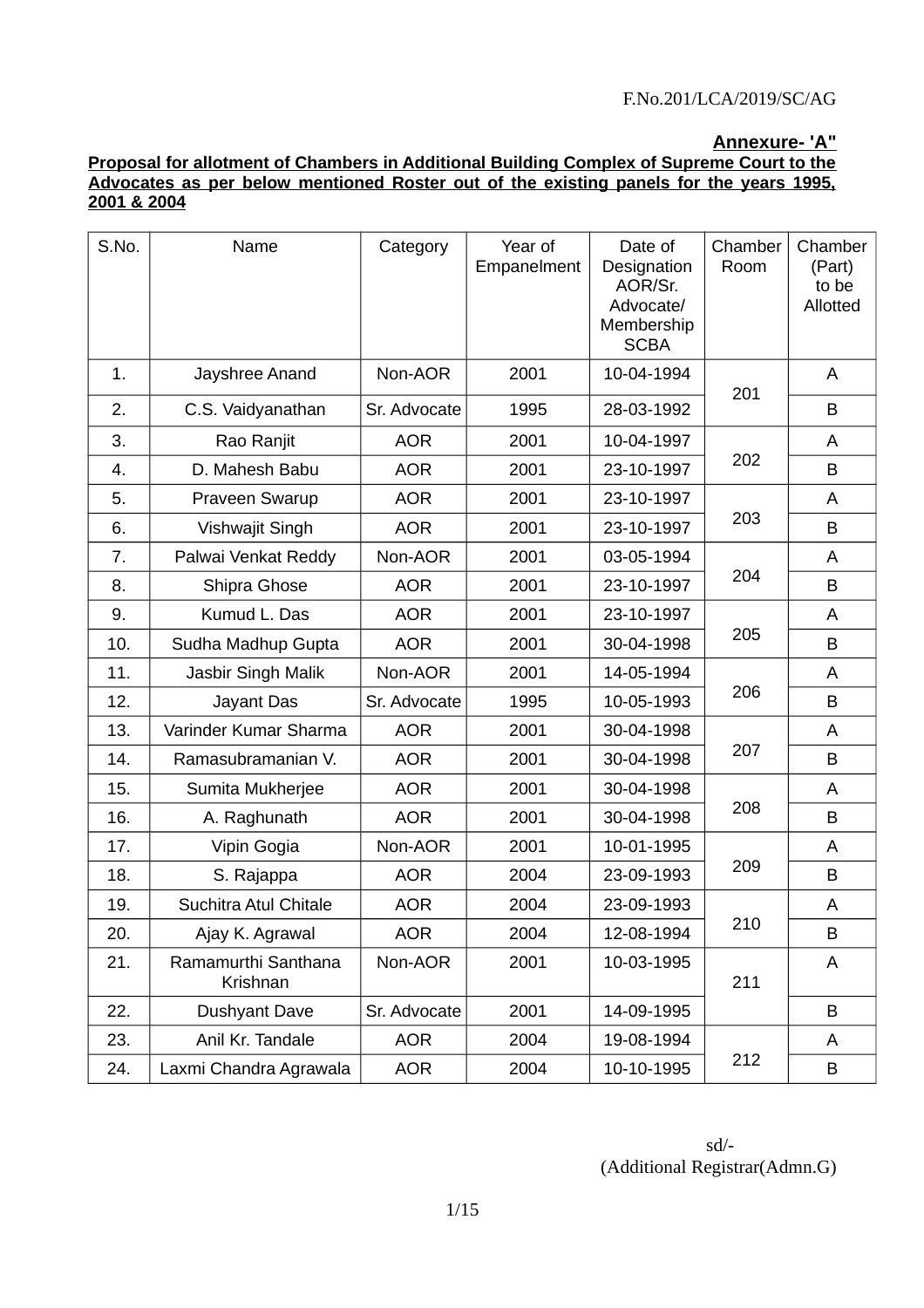| 25. | Shail Kr. Dwivedi                    | <b>AOR</b>   | 2004 | 30-04-1998 |     | A |
|-----|--------------------------------------|--------------|------|------------|-----|---|
| 26. | Rajan Narain                         | <b>AOR</b>   | 2004 | 30-04-1998 | 213 | B |
| 27. | R.N. Verma                           | Non-AOR      | 2001 | 07-08-1995 |     | A |
| 28. | <b>Shankar Divate</b>                | <b>AOR</b>   | 2004 | 30-04-1998 | 214 | B |
| 29. | Ambhoj Kumar Sinha                   | <b>AOR</b>   | 2004 | 30-04-1998 |     | A |
| 30. | P.B. Suresh                          | <b>AOR</b>   | 2004 | 30-04-1998 | 215 | B |
| 31. | Chatanya Sidhartha                   | Non-AOR      | 2001 | 08-05-1996 |     | A |
| 32. | Bhimrao N. Naik                      | Sr. Advocate | 2001 | 30-01-1989 | 216 | B |
| 33. | Meera Mathur                         | <b>AOR</b>   | 2004 | 15-10-1998 |     | A |
| 34. | Rajiv Nanda                          | <b>AOR</b>   | 2004 | 15-10-1998 | 217 | B |
| 35. | Rana Ranjit Singh                    | <b>AOR</b>   | 2004 | 15-10-1998 |     | A |
| 36. | Kamakshi Singh Mehlwal               | <b>AOR</b>   | 2004 | 15-10-1998 | 218 | B |
| 37. | Girdhar G. Upadhyay                  | Non-AOR      | 2001 | 14-08-1996 |     | A |
| 38. | V.K. Monga                           | <b>AOR</b>   | 2004 | 15-10-1998 | 219 | B |
| 39. | Javed Mahmud Rao                     | <b>AOR</b>   | 2004 | 15-10-1998 |     | A |
| 40. | Ajit Kumar Pande                     | <b>AOR</b>   | 2004 | 15-10-1998 | 220 | B |
| 41. | <b>Girish Ananthamurthy</b>          | Non-AOR      | 2001 | 30-08-1996 |     | A |
| 42. | Ramesh Prabhashankar<br><b>Bhatt</b> | Sr. Advocate | 2001 | 18-09-1991 | 221 | B |
| 43. | <b>Gopal Prasad</b>                  | <b>AOR</b>   | 2004 | 15-10-1998 |     | A |
| 44. | Himanshu Munshi                      | <b>AOR</b>   | 2004 | 15-10-1998 | 222 | B |
| 45. | Promila                              | <b>AOR</b>   | 2004 | 15-10-1998 |     | A |
| 46. | R. Nedumaran                         | <b>AOR</b>   | 2004 | 15-10-1998 | 223 | B |
| 47. | Kushalpal Singh                      | Non-AOR      | 2001 | 09-01-1997 |     | A |
| 48. | Braj Kishore Mishra                  | <b>AOR</b>   | 2004 | 15-10-1998 | 224 | B |
| 49. | Sibo Sankar Mishra                   | <b>AOR</b>   | 2004 | 15-10-1998 |     | A |
| 50. | Shekhar Prit Jha                     | <b>AOR</b>   | 2004 | 15-10-1998 | 225 | B |
| 51. | Roy Abraham                          | Non-AOR      | 2001 | 17-02-1997 |     | A |
| 52. | K. Sukumaran                         | Sr. Advocate | 2001 | 09-12-1992 | 226 | B |
| 53. | Aparna Bhat                          | <b>AOR</b>   | 2004 | 15-10-1998 |     | A |
| 54. | Abhijit Sengupta                     | <b>AOR</b>   | 2004 | 15-10-1998 | 227 | B |
| 55. | Anil Nag                             | <b>AOR</b>   | 2004 | 19-11-1998 |     | A |
| 56. | Naresh Kumar                         | <b>AOR</b>   | 2004 | 06-05-1999 | 228 | B |
|     |                                      |              |      |            |     |   |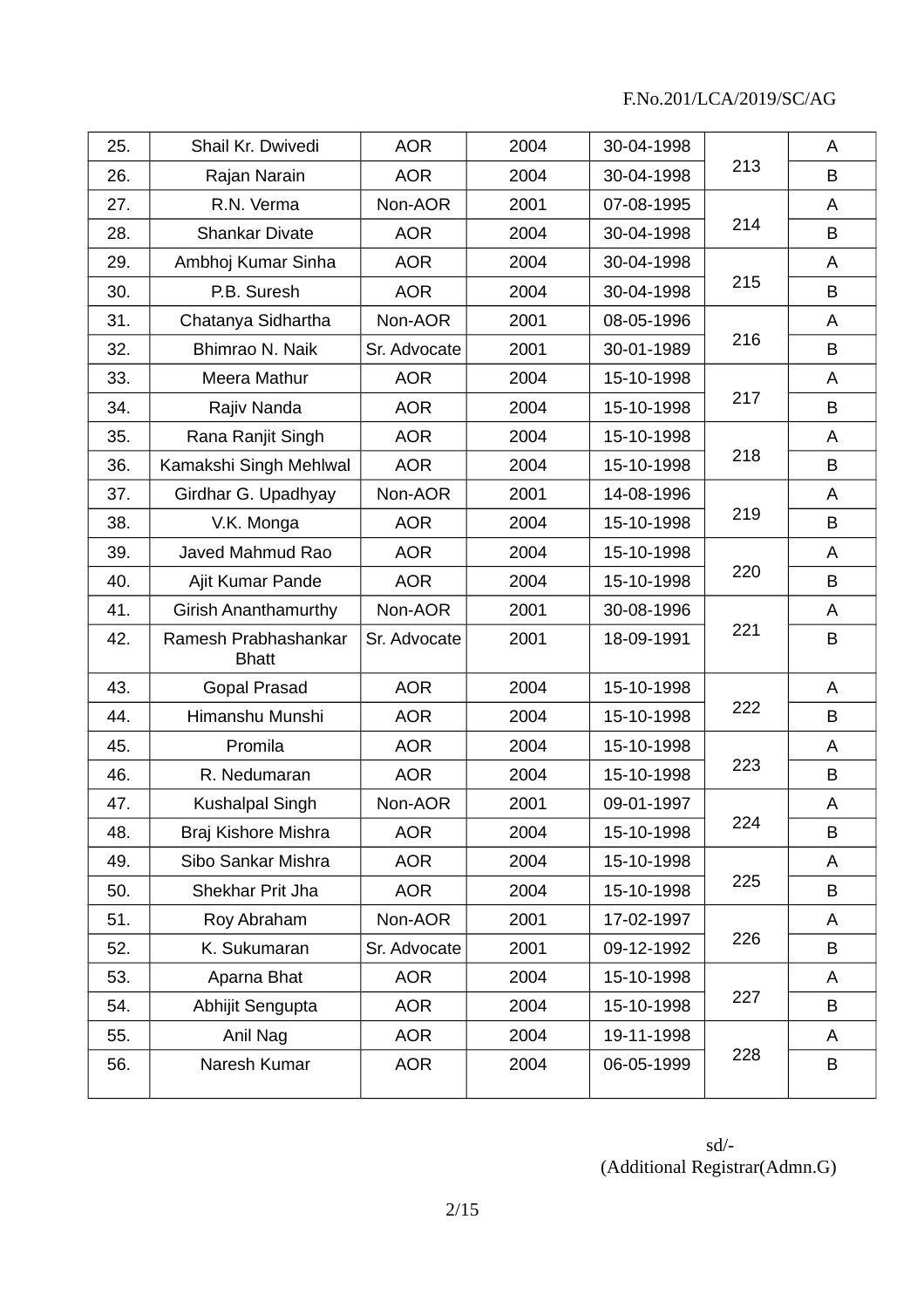| 57. | Lokesh Kumar                  | Non-AOR      | 2001 | 19-09-1997 |     | A |
|-----|-------------------------------|--------------|------|------------|-----|---|
| 58. | Atishi Dipankar               | <b>AOR</b>   | 2004 | 06-05-1999 | 229 | B |
| 59. | Rachna Srivastava             | <b>AOR</b>   | 2004 | 25-11-1999 |     | A |
| 60. | Chanchal Kumar Ganguli        | <b>AOR</b>   | 2004 | 25-11-1999 | 230 | B |
| 61. | K. Maruthi Rao                | Non-AOR      | 2001 | 10-08-1998 |     | A |
| 62. | Rajeev Dhawan                 | Sr. Advocate | 2001 | 11-05-1994 | 231 | B |
| 63. | V.N. Raghupathy               | <b>AOR</b>   | 2004 | 25-11-1999 |     | A |
| 64. | Neeru Vaid                    | <b>AOR</b>   | 2004 | 25-11-1999 | 232 | B |
| 65. | Sanjay Jain                   | <b>AOR</b>   | 2004 | 27-04-2000 |     | A |
| 66. | R.C. Pandey                   | <b>AOR</b>   | 2004 | 27-04-2000 | 233 | B |
| 67. | Anu Sawhney                   | Non-AOR      | 2001 | 11-08-1998 |     | A |
| 68. | Mushtaq Ahmad                 | <b>AOR</b>   | 2004 | 27-04-2000 | 234 | B |
| 69. | Vijay Kumar                   | <b>AOR</b>   | 2004 | 27-04-2000 |     | A |
| 70. | Dr. (Mrs.) Vipin Gupta        | <b>AOR</b>   | 2004 | 27-04-2000 | 235 | B |
| 71. | Subedar Singh (S.D.<br>Singh) | Non-AOR      | 2001 | 13-08-1998 | 236 | A |
| 72. | Mahendra Anand                | Sr. Advocate | 2001 | 14-09-1995 |     | B |
| 73. | V.K. Sidharthan               | <b>AOR</b>   | 2004 | 27-04-2000 |     | A |
| 74. | Harbans Lal Bajaj             | <b>AOR</b>   | 2004 | 27-04-2000 | 237 | B |
| 75. | Arvind Kr. Gupta              | <b>AOR</b>   | 2004 | 27-04-2000 |     | A |
| 76. | Rajesh Mahale                 | <b>AOR</b>   | 2004 | 27-04-2000 | 238 | B |
| 77. | Dinesh Verma                  | Non-AOR      | 2001 | 18-09-1998 |     | A |
| 78. | Romy Chacko                   | <b>AOR</b>   | 2004 | 23-11-2000 | 239 | B |
| 79. | Kailash Chand                 | <b>AOR</b>   | 2004 | 23-11-2000 |     | A |
| 80. | G. Ramakrishna Prasad         | <b>AOR</b>   | 2004 | 23-11-2000 | 301 | B |
| 81. | Shinde Sambhaji               | Non-AOR      | 2001 | 19-09-1998 |     | A |
| 82. | Mathai Manuel Palkeday        | Sr. Advocate | 2001 | 02-04-1996 | 302 | B |
| 83. | Jagjit Singh Chhabra          | <b>AOR</b>   | 2004 | 23-11-2000 |     | A |
| 84. | C.K. Sasi                     | <b>AOR</b>   | 2004 | 23-11-2000 | 303 | B |
| 85. | Rakhi Ray                     | <b>AOR</b>   | 2004 | 23-11-2000 |     | A |
| 86. | Jaspreet Gogia                | <b>AOR</b>   | 2004 | 23-11-2000 | 304 | B |
| 87. | Diwakar Prasad<br>Chaturbedi  | Non-AOR      | 2001 | 26-10-1998 | 305 | A |
| 88. | K. Rajeev                     | <b>AOR</b>   | 2004 | 11-10-2001 |     | B |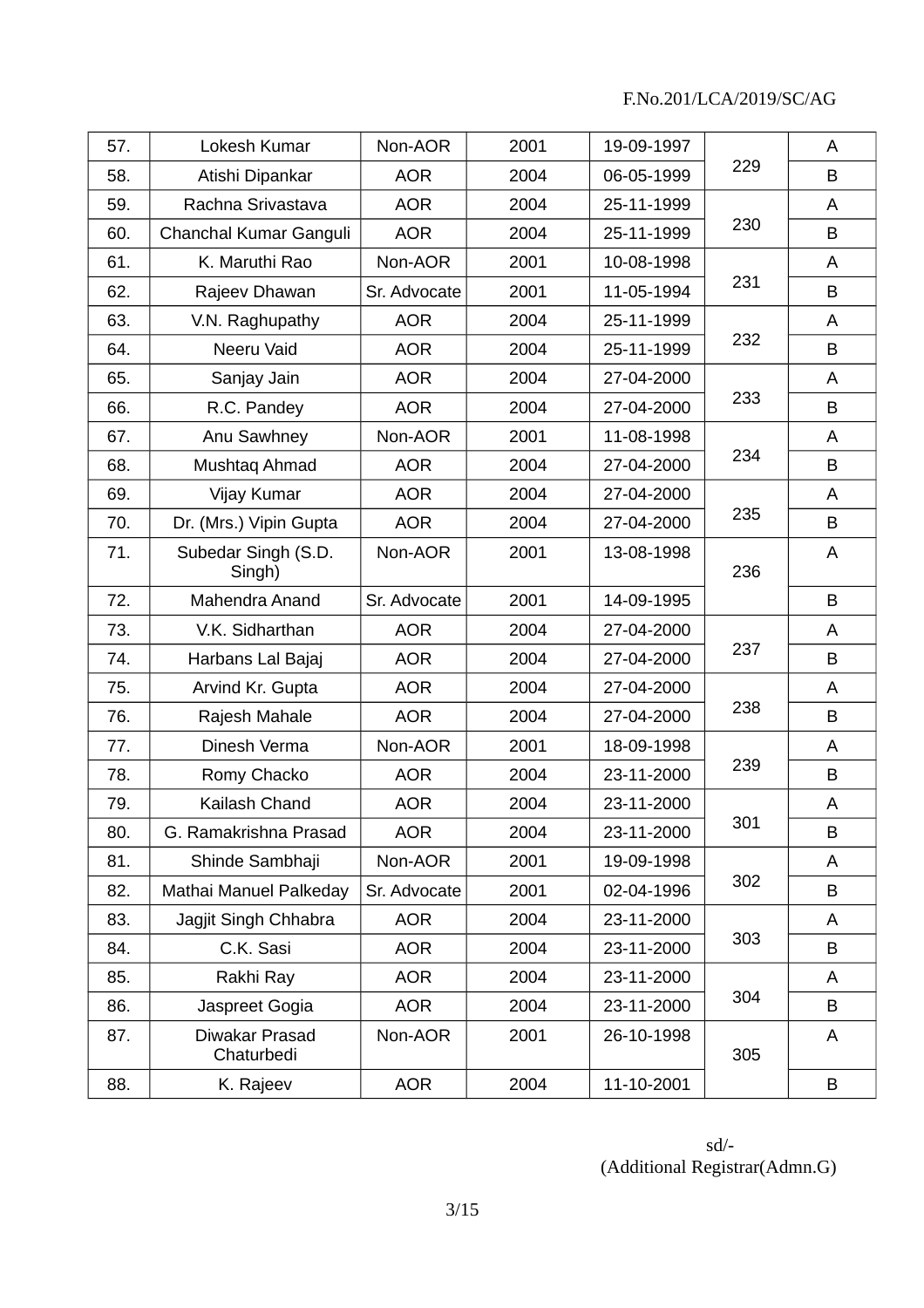| 89.  | Dr. Sushil Balwada             | <b>AOR</b>   | 2004 | 11-10-2001 |     | A |
|------|--------------------------------|--------------|------|------------|-----|---|
| 90.  | Venkateshwara Rao<br>Anumolu   | <b>AOR</b>   | 2004 | 11-10-2001 | 306 | B |
| 91.  | Debashish Mohanty              | Non-AOR      | 2001 | 23-11-1998 |     | A |
| 92.  | Rakesh Dwivedi                 | Sr. Advocate | 2001 | 01-12-1997 | 307 | B |
| 93.  | Jatinder Kr. Bhatia            | <b>AOR</b>   | 2004 | 11-10-2001 |     | A |
| 94.  | Ajay Choudhary                 | <b>AOR</b>   | 2004 | 11-10-2001 | 308 | B |
| 95.  | Kamlendra Mishra               | <b>AOR</b>   | 2004 | 11-10-2001 |     | A |
| 96.  | Ravindra Keshavrao<br>Adsure   | <b>AOR</b>   | 2004 | 09-05-2002 | 309 | B |
| 97.  | Jyoti Chahar                   | Non-AOR      | 2001 | 05-01-1999 |     | A |
| 98.  | P.V. Dinesh                    | <b>AOR</b>   | 2004 | 09-05-2002 | 310 | B |
| 99.  | Kuldip Singh                   | <b>AOR</b>   | 2004 | 09-05-2002 |     | A |
| 100. | Aniruddha P. Mayee             | <b>AOR</b>   | 2004 | 09-05-2002 | 311 | B |
| 101. | Ajay Siwatch                   | Non-AOR      | 2001 | 01-02-1999 |     | A |
| 102. | <b>Pramath Nath Misra</b>      | Sr. Advocate | 2001 | 20-08-1998 | 312 | B |
| 103. | T. Mahipal                     | <b>AOR</b>   | 2004 | 09-05-2002 |     | A |
| 104. |                                | <b>AOR</b>   |      |            | 313 | B |
| 105. |                                | <b>AOR</b>   |      |            |     | A |
| 106. |                                | <b>AOR</b>   |      |            | 314 | B |
| 107. | G.V. Chandrashekhar            | Non-AOR      | 2001 | 25-02-1999 |     | A |
| 108. |                                | <b>AOR</b>   |      |            | 315 | B |
| 109. |                                | <b>AOR</b>   |      |            |     | A |
| 110. |                                | <b>AOR</b>   |      |            | 316 | B |
| 111. | Shanth Kumar V. Mahale         | Non-AOR      | 2001 | 17-03-1999 |     | A |
| 112. | Krishna Moorthy<br>Ramamoorthy | Sr. Advocate | 2004 | 21-04-1987 | 317 | B |
| 113. |                                | <b>AOR</b>   |      |            |     | A |
| 114. |                                | <b>AOR</b>   |      |            | 318 | B |
| 115. |                                | <b>AOR</b>   |      |            |     | A |
| 116. |                                | <b>AOR</b>   |      |            | 319 | B |
| 117. | Pankaj Kumar Singh             | Non-AOR      | 2001 | 12-08-1999 |     | A |
| 118. |                                | <b>AOR</b>   |      |            | 320 | B |
|      |                                |              |      |            |     |   |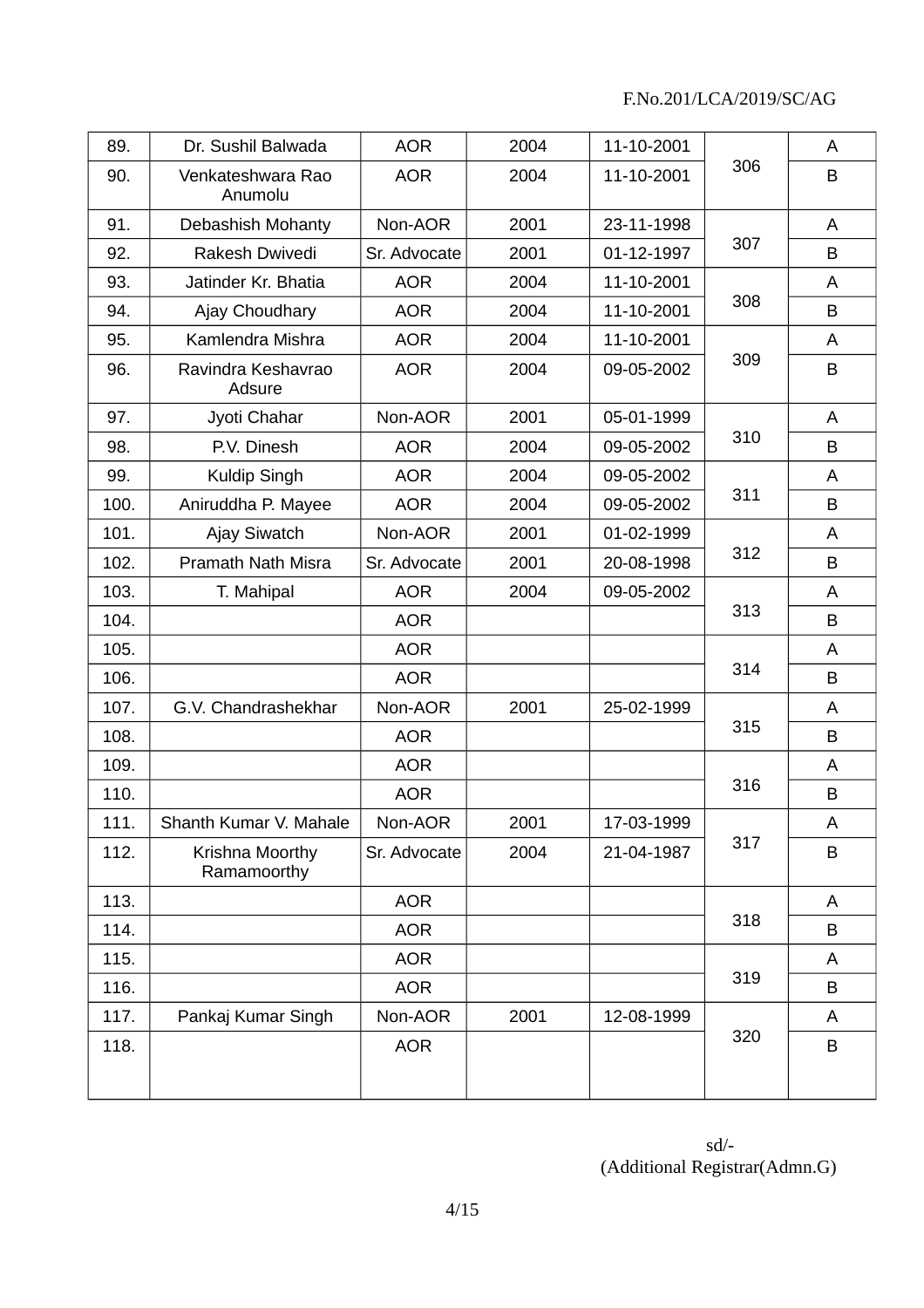| 119. |                      | <b>AOR</b>   |      |            |     | A       |
|------|----------------------|--------------|------|------------|-----|---------|
| 120. |                      | <b>AOR</b>   |      |            | 321 | B       |
| 121. | Sanjay Katyal        | Non-AOR      | 2001 | 08-12-2000 |     | A       |
| 122. |                      | Sr. Advocate |      |            | 322 | B       |
| 123. |                      | <b>AOR</b>   |      |            |     | A       |
| 124. |                      | <b>AOR</b>   |      |            | 323 | B       |
| 125. |                      | <b>AOR</b>   |      |            |     | A       |
| 126. |                      | <b>AOR</b>   |      |            | 324 | B       |
| 127. | Yashpal Singh        | Non-AOR      | 2004 | 31-01-1967 |     | A       |
| 128. |                      | <b>AOR</b>   |      |            | 325 | B       |
| 129. |                      | <b>AOR</b>   |      |            |     | A       |
| 130. |                      | <b>AOR</b>   |      |            | 326 | B       |
| 131. | Ranjana Narayan      | Non-AOR      | 2004 | 18-11-1980 |     | A       |
| 132. |                      | Sr. Advocate |      |            | 327 | B       |
| 133. |                      | <b>AOR</b>   |      |            |     | A       |
| 134. |                      | <b>AOR</b>   |      |            | 401 | B       |
| 135. |                      | <b>AOR</b>   |      |            |     | A       |
| 136. |                      | <b>AOR</b>   |      |            | 402 | B       |
| 137. | Raja Venkatappa Naik | Non-AOR      | 2004 | 20-10-1986 |     | A       |
| 138. |                      | <b>AOR</b>   |      |            | 403 | B       |
| 139. |                      | <b>AOR</b>   |      |            |     | A       |
| 140. |                      | <b>AOR</b>   |      |            | 404 | B       |
| 141. | Jai Kumar Mangawad   | Non-AOR      | 2004 | 18.07.1989 |     | A       |
| 142. |                      | Sr. Advocate |      |            | 405 | B       |
| 143. |                      | <b>AOR</b>   |      |            |     | A       |
| 144. |                      | <b>AOR</b>   |      |            | 406 | B       |
| 145. |                      | <b>AOR</b>   |      |            |     | A       |
| 146. |                      | AOR          |      |            | 407 | $\sf B$ |
| 147. | Shambhu Prasad Singh | Non-AOR      | 2004 | 23-07-1990 |     | A       |
| 148. |                      | <b>AOR</b>   |      |            | 408 | $\sf B$ |
| 149. |                      | <b>AOR</b>   |      |            |     | A       |
| 150. |                      | <b>AOR</b>   |      |            | 409 | $\sf B$ |
|      |                      |              |      |            |     |         |
|      |                      |              |      |            |     |         |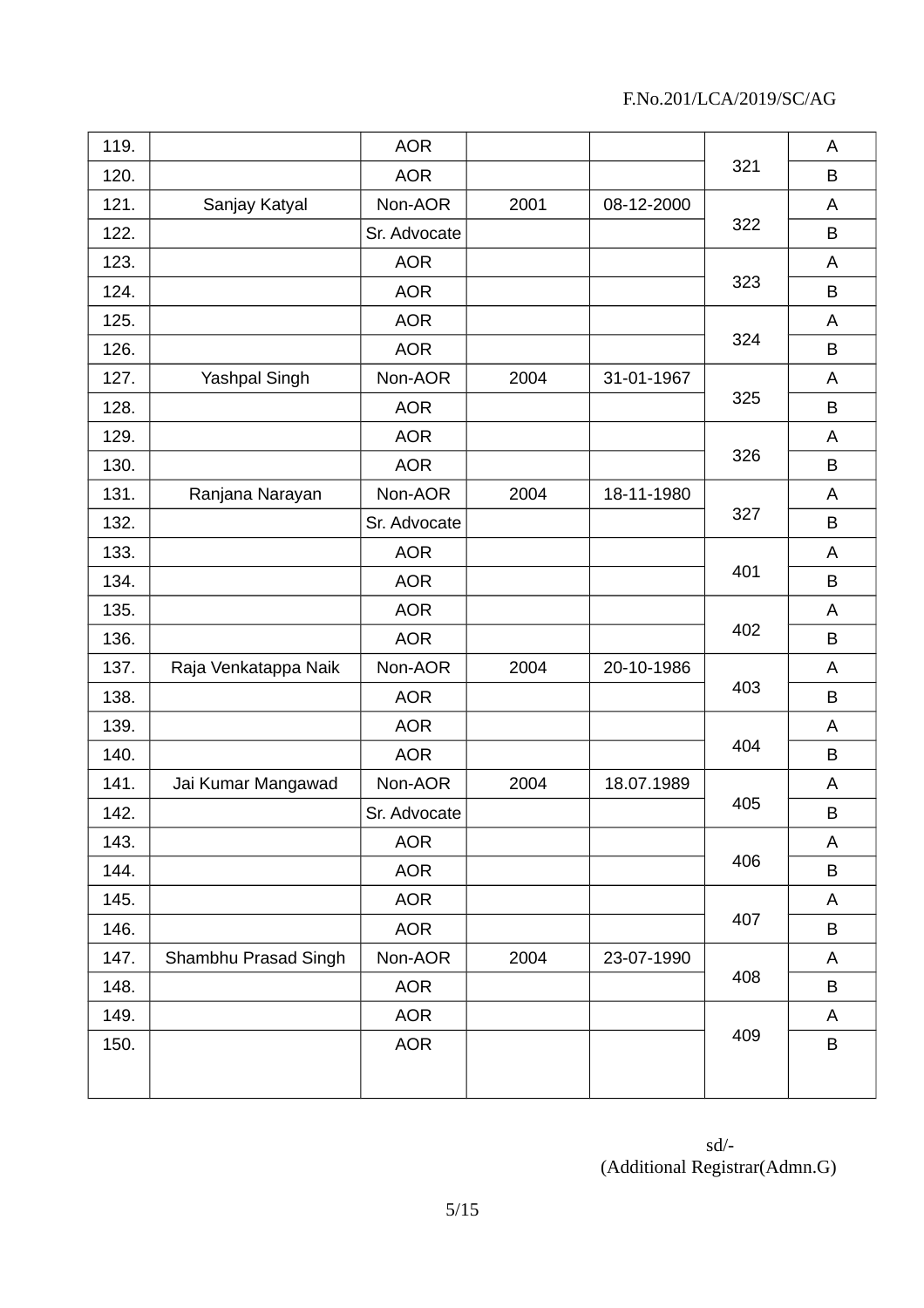| 151. | Kumar Rajesh Singh       | Non-AOR      | 2004 | 16-07-1991 |     | A |
|------|--------------------------|--------------|------|------------|-----|---|
| 152. |                          | Sr. Advocate |      |            | 410 | B |
| 153. |                          | <b>AOR</b>   |      |            |     | A |
| 154. |                          | <b>AOR</b>   |      |            | 411 | B |
| 155. |                          | <b>AOR</b>   |      |            |     | A |
| 156. |                          | <b>AOR</b>   |      |            | 412 | B |
| 157. | Raj Rani Dhanda          | Non-AOR      | 2004 | 12-09-1991 |     | A |
| 158. |                          | <b>AOR</b>   |      |            | 413 | B |
| 159. |                          | <b>AOR</b>   |      |            |     | A |
| 160. |                          | <b>AOR</b>   |      |            | 414 | B |
| 161. | Neeraj Srivastava        | Non-AOR      | 2004 | 27-09-1991 |     | A |
| 162. |                          | Sr. Advocate |      |            | 415 | B |
| 163. |                          | <b>AOR</b>   |      |            |     | A |
| 164. |                          | <b>AOR</b>   |      |            | 416 | B |
| 165. |                          | <b>AOR</b>   |      |            |     | A |
| 166. |                          | <b>AOR</b>   |      |            | 417 | B |
| 167. | G. Seshagiri Rao         | Non-AOR      | 2004 | 12-12-1991 |     | A |
| 168. |                          | <b>AOR</b>   |      |            | 418 | B |
| 169. |                          | <b>AOR</b>   |      |            |     | A |
| 170. |                          | <b>AOR</b>   |      |            | 419 | B |
| 171. | Alka Agrawal             | Non-AOR      | 2004 | 16-12-1991 |     | A |
| 172. |                          | Sr. Advocate |      |            | 420 | B |
| 173. |                          | <b>AOR</b>   |      |            |     | A |
| 174. |                          | <b>AOR</b>   |      |            | 421 | B |
| 175. |                          | <b>AOR</b>   |      |            |     | A |
| 176. |                          | <b>AOR</b>   |      |            | 422 | B |
| 177. | <b>Ganeshan Umapathy</b> | Non-AOR      | 2004 | 18-12-1991 |     | A |
| 178. |                          | <b>AOR</b>   |      |            | 423 | B |
| 179. |                          | <b>AOR</b>   |      |            |     | A |
| 180. |                          | <b>AOR</b>   |      |            | 424 | B |
| 181. | <b>Tufail Ahmad Khan</b> | Non-AOR      | 2004 | 18-12-1991 |     | A |
| 182. |                          | Sr. Advocate | 2004 |            | 425 | B |
|      |                          |              |      |            |     |   |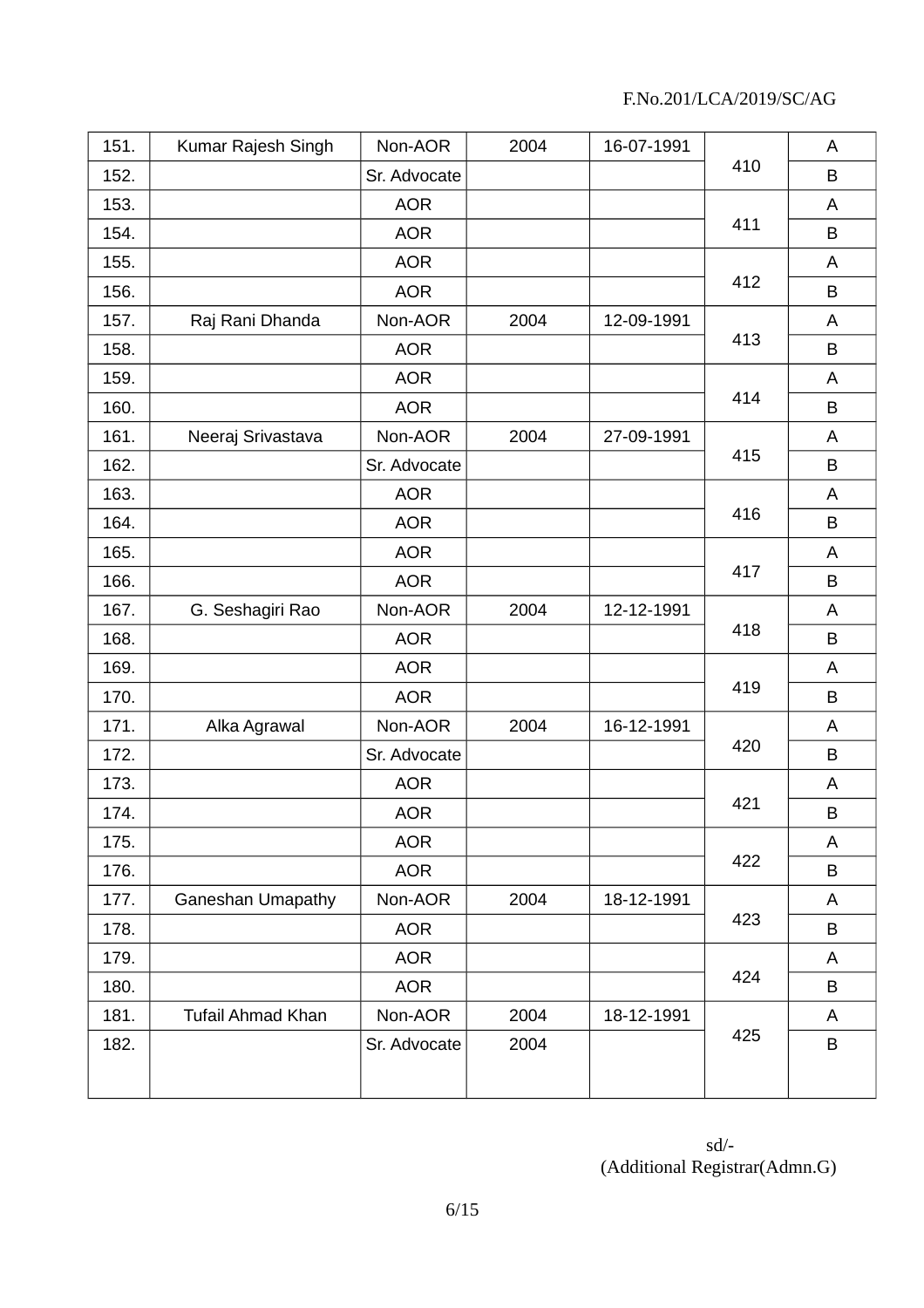| 183. |                              | <b>AOR</b>   |      |            |     | A |
|------|------------------------------|--------------|------|------------|-----|---|
| 184. |                              | <b>AOR</b>   |      |            | 426 | B |
| 185. |                              | <b>AOR</b>   |      |            |     | A |
| 186. |                              | <b>AOR</b>   |      |            | 427 | B |
| 187. | Rajesh K. Sharma             | Non-AOR      | 2004 | 20-12-1991 |     | A |
| 188. |                              | <b>AOR</b>   |      |            | 428 | B |
| 189. |                              | <b>AOR</b>   |      |            |     | A |
| 190. |                              | <b>AOR</b>   |      |            | 429 | B |
| 191. | Monoher Singh Bakshi         | Non-AOR      | 2004 | 20-12-1991 |     | A |
| 192. |                              | Sr. Advocate |      |            | 430 | B |
| 193. |                              | <b>AOR</b>   |      |            |     | A |
| 194. |                              | <b>AOR</b>   |      |            | 431 | B |
| 195. |                              | <b>AOR</b>   |      |            |     | A |
| 196. |                              | <b>AOR</b>   |      |            | 432 | B |
| 197. | Smieetaa Inna                | Non-AOR      | 2004 | 26-12-1991 |     | A |
| 198. |                              | <b>AOR</b>   |      |            | 433 | B |
| 199. |                              | <b>AOR</b>   |      |            |     | A |
| 200. |                              | <b>AOR</b>   |      |            | 434 | B |
| 201. | Subrat Birla                 | Non-AOR      | 2004 | 30-12-1991 |     | A |
| 202. |                              | Sr. Advocate |      |            | 435 | B |
| 203. |                              | <b>AOR</b>   |      |            |     | A |
| 204. |                              | <b>AOR</b>   |      |            | 436 | B |
| 205. |                              | <b>AOR</b>   |      |            |     | A |
| 206. |                              | <b>AOR</b>   |      |            | 437 | B |
| 207. | Jai Prakash Narayan<br>Gupta | Non-AOR      | 2004 | 28-02-1994 | 438 | A |
| 208. |                              | <b>AOR</b>   |      |            |     | B |
| 209. |                              | <b>AOR</b>   |      |            |     | A |
| 210. |                              | <b>AOR</b>   |      |            | 439 | B |
| 211. | Ajay Bansal                  | Non-AOR      | 2004 | 13-01-1995 |     | A |
| 212. |                              | Sr. Advocate |      |            | 501 | B |
| 213. |                              | <b>AOR</b>   |      |            |     | A |
| 214. |                              | <b>AOR</b>   |      |            | 502 | B |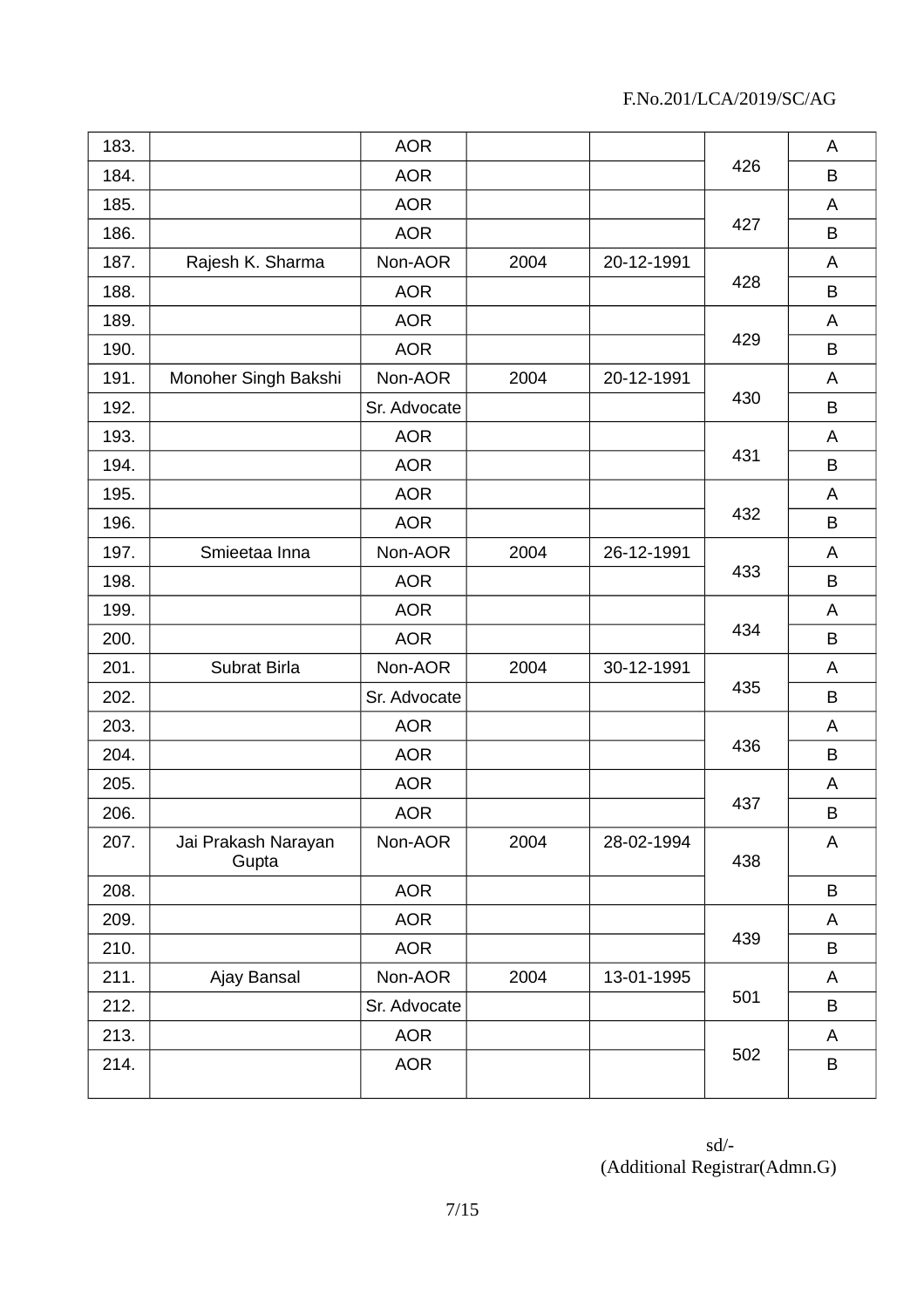| 215. |                     | <b>AOR</b>   |      |            |     | A       |
|------|---------------------|--------------|------|------------|-----|---------|
| 216. |                     | <b>AOR</b>   |      |            | 503 | B       |
| 217. | V. Lakshmi Kumaran  | Non-AOR      | 2004 | 30-01-1995 |     | A       |
| 218. |                     | <b>AOR</b>   |      |            | 504 | B       |
| 219. |                     | <b>AOR</b>   |      |            |     | A       |
| 220. |                     | <b>AOR</b>   |      |            | 505 | B       |
| 221. | Rakesh Garg         | Non-AOR      | 2004 | 11-01-1996 |     | A       |
| 222. |                     | Sr. Advocate |      |            | 506 | B       |
| 223. |                     | <b>AOR</b>   |      |            |     | A       |
| 224. |                     | <b>AOR</b>   |      |            | 507 | B       |
| 225. |                     | <b>AOR</b>   |      |            |     | A       |
| 226. |                     | <b>AOR</b>   |      |            | 508 | B       |
| 227. | R.K. Rathore        | Non-AOR      | 2004 | 13-06-1996 |     | A       |
| 228. |                     | <b>AOR</b>   |      |            | 509 | B       |
| 229. |                     | <b>AOR</b>   |      |            |     | A       |
| 230. |                     | <b>AOR</b>   |      |            | 510 | B       |
| 231. | Arvind Kr. Sharma   | Non-AOR      | 2004 | 01-08-1996 |     | A       |
| 232. |                     | Sr. Advocate |      |            | 511 | B       |
| 233. |                     | <b>AOR</b>   |      |            |     | A       |
| 234. |                     | <b>AOR</b>   |      |            | 512 | B       |
| 235. |                     | <b>AOR</b>   |      |            |     | A       |
| 236. |                     | <b>AOR</b>   |      |            | 513 | B       |
| 237. | Deep Shikha Bharati | Non-AOR      | 2004 | 16-09-1996 |     | A       |
| 238. |                     | <b>AOR</b>   |      |            | 514 | B       |
| 239. |                     | <b>AOR</b>   |      |            |     | A       |
| 240. |                     | <b>AOR</b>   |      |            | 515 | $\sf B$ |
| 241. | Pijush Kanti Roy    | Non-AOR      | 2004 | 10-01-1997 |     | A       |
| 242. |                     | Sr. Advocate |      |            | 516 | B       |
| 243. |                     | <b>AOR</b>   |      |            |     | A       |
| 244. |                     | <b>AOR</b>   |      |            | 517 | B       |
| 245. |                     | <b>AOR</b>   |      |            |     | A       |
| 246. |                     | <b>AOR</b>   |      |            | 518 | $\sf B$ |
|      |                     |              |      |            |     |         |
|      |                     |              |      |            |     |         |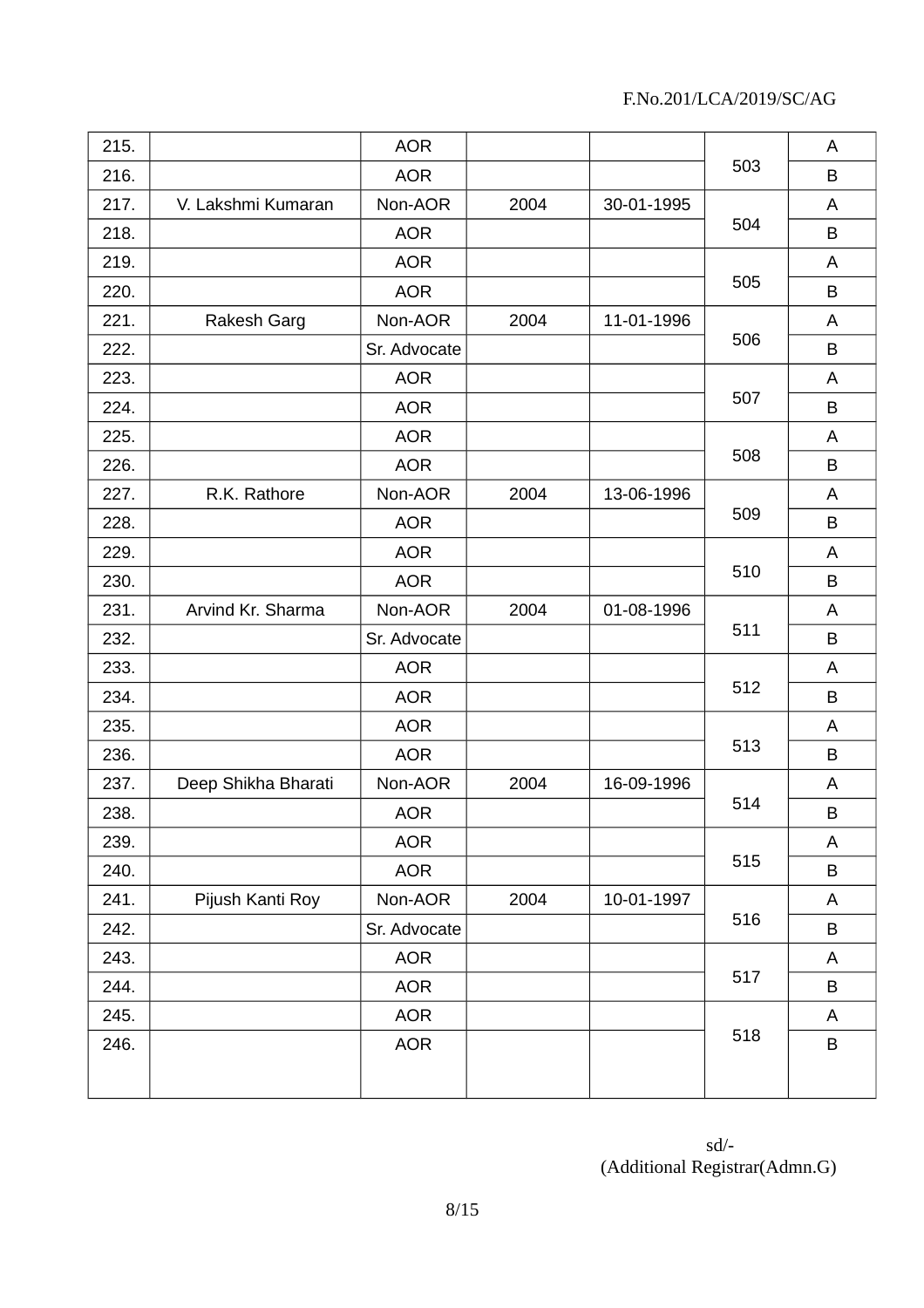| 247. | Ajay Kumar Jain S/o late<br>Sh. S.K. Jain | Non-AOR      | 2004 | 10-04-1997 | 519 | A |
|------|-------------------------------------------|--------------|------|------------|-----|---|
| 248. |                                           | <b>AOR</b>   |      |            |     | B |
| 249. |                                           | <b>AOR</b>   |      |            |     | A |
| 250. |                                           | <b>AOR</b>   |      |            | 520 | B |
| 251. | V. Prabhakar                              | Non-AOR      | 2004 | 19-09-1997 |     | A |
| 252. |                                           | Sr. Advocate |      |            | 521 | B |
| 253. |                                           | <b>AOR</b>   |      |            |     | A |
| 254. |                                           | <b>AOR</b>   |      |            | 522 | B |
| 255. |                                           | <b>AOR</b>   |      |            |     | A |
| 256. |                                           | <b>AOR</b>   |      |            | 523 | B |
| 257. | Birendra Kumar<br>Choudhary               | Non-AOR      | 2004 | 17-12-1997 | 524 | A |
| 258. |                                           | <b>AOR</b>   |      |            |     | B |
| 259. |                                           | <b>AOR</b>   |      |            |     | A |
| 260. |                                           | <b>AOR</b>   |      |            | 525 | B |
| 261. | Avtar Krishnan Raina                      | Non-AOR      | 2004 | 09-01-1998 |     | A |
| 262. |                                           | Sr. Advocate |      |            | 526 | B |
| 263. |                                           | <b>AOR</b>   |      |            |     | A |
| 264. |                                           | <b>AOR</b>   |      |            | 527 | B |
| 265. |                                           | <b>AOR</b>   |      |            |     | A |
| 266. |                                           | <b>AOR</b>   |      |            | 528 | B |
| 267. | Abhay Prakash Sahay                       | Non-AOR      | 2004 | 23-01-1998 |     | A |
| 268. |                                           | <b>AOR</b>   |      |            | 529 | B |
| 269. |                                           | <b>AOR</b>   |      |            |     | A |
| 270. |                                           | <b>AOR</b>   |      |            | 530 | B |
| 271. | D. Bharat Kr.                             | Non-AOR      | 2004 | 02-02-1998 |     | A |
| 272. |                                           | Sr. Advocate |      |            | 531 | B |
| 273. |                                           | <b>AOR</b>   |      |            |     | A |
| 274. |                                           | <b>AOR</b>   |      |            | 532 | B |
| 275. |                                           | <b>AOR</b>   |      |            |     | A |
| 276. |                                           | <b>AOR</b>   |      |            | 533 | B |
| 277. | Varuna Bhandari Gugnani                   | Non-AOR      | 2004 | 31-07-1998 |     | A |
| 278. |                                           | <b>AOR</b>   |      |            | 534 | B |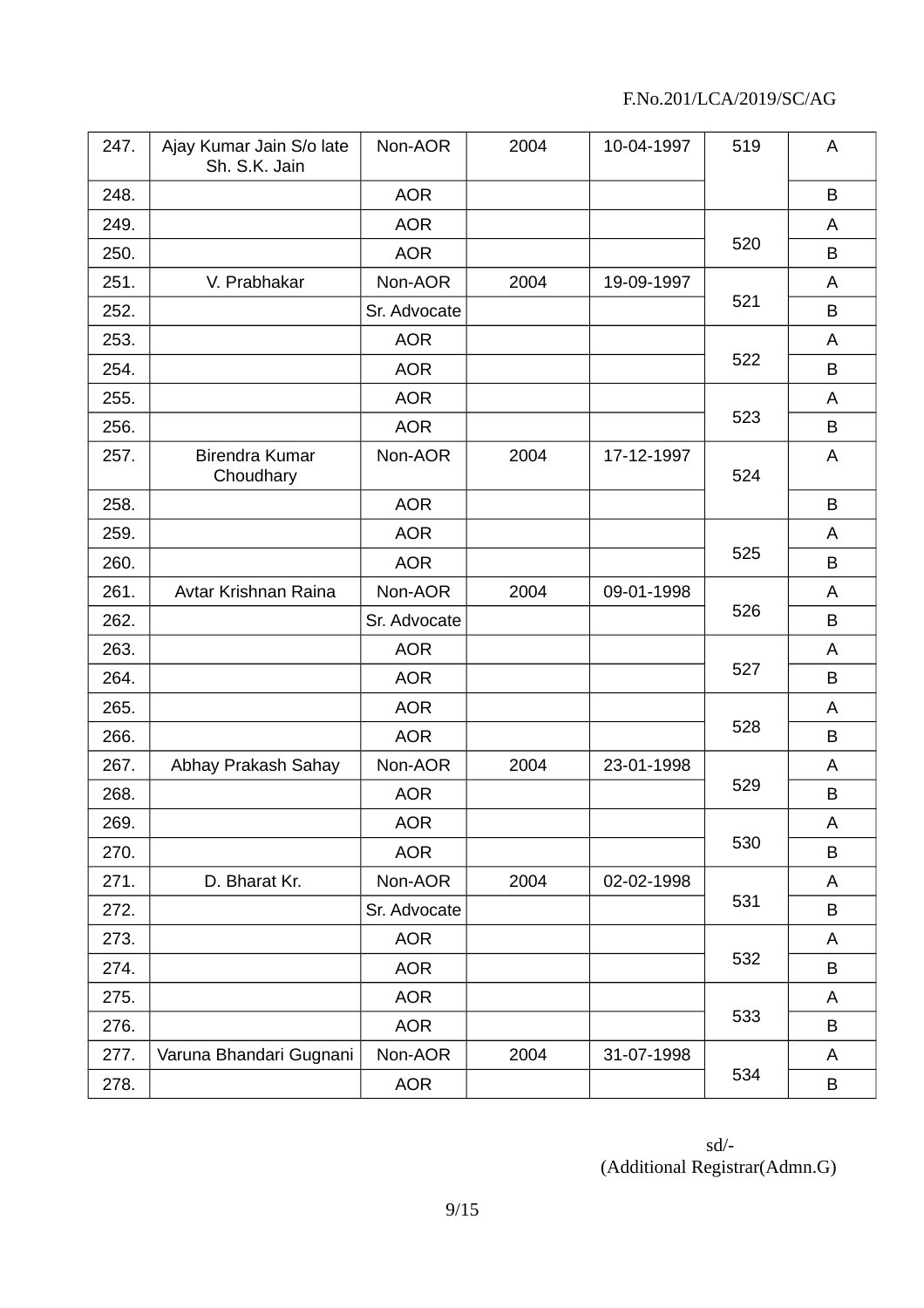| 279. |                      | <b>AOR</b>   |      |            |     | A       |
|------|----------------------|--------------|------|------------|-----|---------|
| 280. |                      | <b>AOR</b>   |      |            | 535 | B       |
| 281. | K. Radha             | Non-AOR      | 2004 | 10-08-1998 |     | A       |
| 282. |                      | Sr. Advocate |      |            | 536 | B       |
| 283. |                      | <b>AOR</b>   |      |            |     | A       |
| 284. |                      | <b>AOR</b>   |      |            | 537 | B       |
| 285. |                      | <b>AOR</b>   |      |            |     | A       |
| 286. |                      | <b>AOR</b>   |      |            | 538 | B       |
| 287. | Alakshendra Mishra   | Non-AOR      | 2004 | 14-08-1998 |     | A       |
| 288. |                      | <b>AOR</b>   |      |            | 539 | $\sf B$ |
| 289. |                      | <b>AOR</b>   |      |            |     | A       |
| 290. |                      | <b>AOR</b>   |      |            | 601 | B       |
| 291. | Manish Pitale        | Non-AOR      | 2004 | 07-09-1998 |     | A       |
| 292. |                      | Sr. Advocate |      |            | 602 | B       |
| 293. |                      | <b>AOR</b>   |      |            |     | A       |
| 294. |                      | <b>AOR</b>   |      |            | 603 | B       |
| 295. |                      | <b>AOR</b>   |      |            |     | A       |
| 296. |                      | <b>AOR</b>   |      |            | 604 | B       |
| 297. | Ajit Parshad Jain    | Non-AOR      | 2004 | 07-09-1998 |     | A       |
| 298. |                      | <b>AOR</b>   |      |            | 605 | B       |
| 299. |                      | <b>AOR</b>   |      |            |     | A       |
| 300. |                      | <b>AOR</b>   |      |            | 606 | B       |
| 301. | Anurag Kr. Dubey     | Non-AOR      | 2004 | 22-09-1998 |     | A       |
| 302. |                      | Sr. Advocate |      |            | 607 | B       |
| 303. |                      | <b>AOR</b>   |      |            |     | A       |
| 304. |                      | <b>AOR</b>   |      |            | 608 | B       |
| 305. |                      | <b>AOR</b>   |      |            |     | A       |
| 306. |                      | <b>AOR</b>   |      |            | 609 | $\sf B$ |
| 307. | Mohd. Shahid Hussain | Non-AOR      | 2004 | 22-09-1998 |     | A       |
| 308. |                      | <b>AOR</b>   |      |            | 610 | B       |
| 309. |                      | <b>AOR</b>   |      |            |     | A       |
| 310. |                      | <b>AOR</b>   |      |            | 611 | $\sf B$ |
|      |                      |              |      |            |     |         |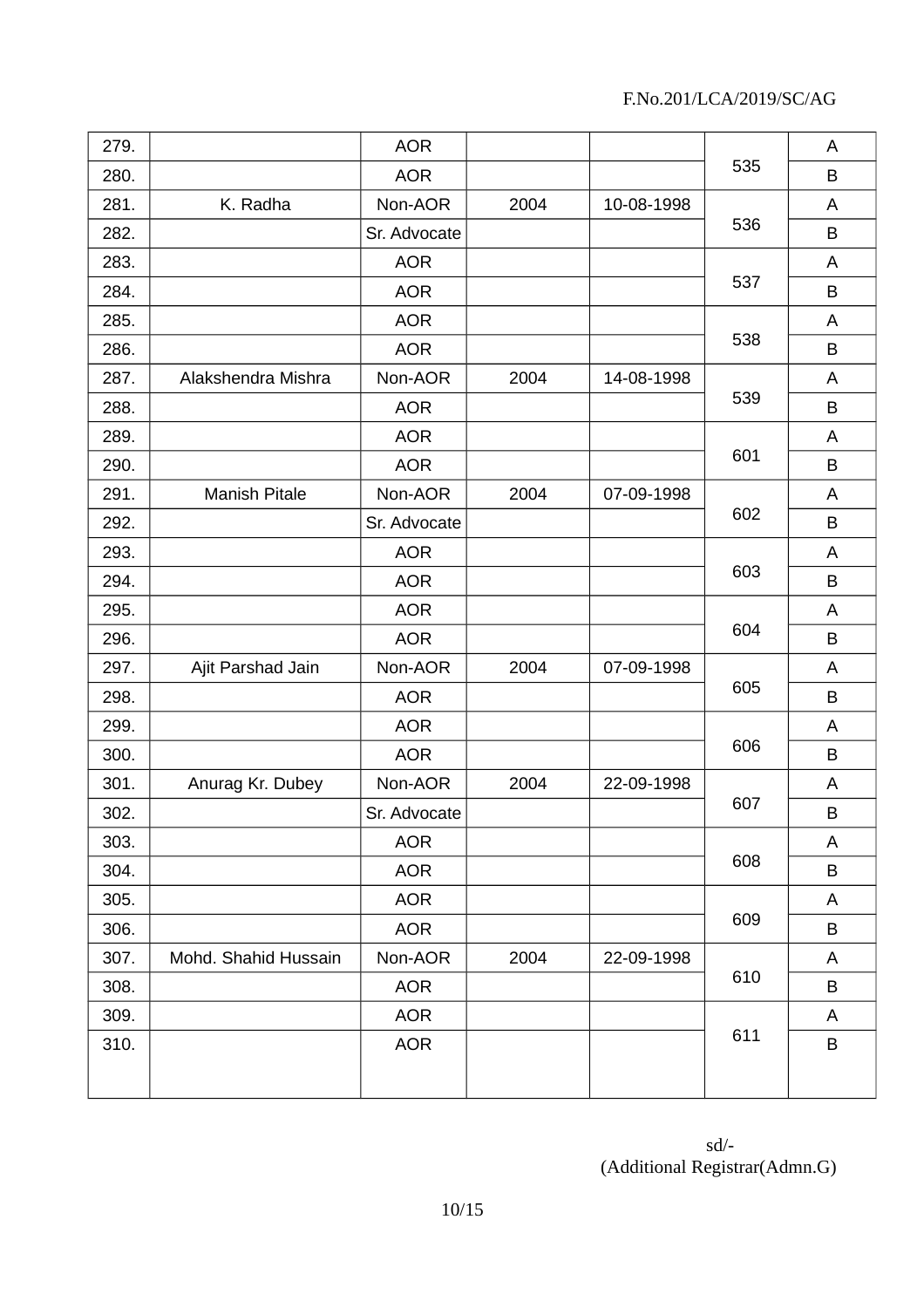| 311. | Rajesh Pathak              | Non-AOR      | 2004 | 22-09-1998 |     | A       |
|------|----------------------------|--------------|------|------------|-----|---------|
| 312. |                            | Sr. Advocate |      |            | 612 | B       |
| 313. |                            | <b>AOR</b>   |      |            |     | A       |
| 314. |                            | <b>AOR</b>   |      |            | 613 | B       |
| 315. |                            | <b>AOR</b>   |      |            |     | A       |
| 316. |                            | <b>AOR</b>   |      |            | 614 | B       |
| 317. | Aditya Kumar Choudhary     | Non-AOR      | 2004 | 08-12-1998 |     | A       |
| 318. |                            | <b>AOR</b>   |      |            | 615 | B       |
| 319. |                            | <b>AOR</b>   |      |            |     | A       |
| 320. |                            | <b>AOR</b>   |      |            | 616 | B       |
| 321. | Sandeep Singh              | Non-AOR      | 2004 | 17-03-1999 |     | A       |
| 322. |                            | Sr. Advocate |      |            | 617 | $\sf B$ |
| 323. |                            | <b>AOR</b>   |      |            |     | A       |
| 324. |                            | <b>AOR</b>   |      |            | 618 | B       |
| 325. |                            | <b>AOR</b>   |      |            |     | A       |
| 326. |                            | <b>AOR</b>   |      |            | 619 | B       |
| 327. | Charu Walikhana            | Non-AOR      | 2004 | 28-07-1999 |     | A       |
| 328. |                            | <b>AOR</b>   |      |            | 620 | B       |
| 329. |                            | <b>AOR</b>   |      |            |     | A       |
| 330. |                            | <b>AOR</b>   |      |            | 621 | B       |
| 331. | <b>Bhupender Yadav</b>     | Non-AOR      | 2004 | 13-08-1999 |     | A       |
| 332. |                            | Sr. Advocate |      |            | 622 | B       |
| 333. |                            | <b>AOR</b>   |      |            |     | A       |
| 334. |                            | <b>AOR</b>   |      |            | 623 | $\sf B$ |
| 335. |                            | <b>AOR</b>   |      |            |     | A       |
| 336. |                            | <b>AOR</b>   |      |            | 624 | B       |
| 337. | Parmanand Jha              | Non-AOR      | 2004 | 11-10-1999 |     | A       |
| 338. |                            | <b>AOR</b>   |      |            | 625 | B       |
| 339. |                            | <b>AOR</b>   |      |            |     | A       |
| 340. |                            | <b>AOR</b>   |      |            | 626 | B       |
| 341. | <b>B.S. Rajesh Agrajit</b> | Non-AOR      | 2004 | 28-02-2000 |     | A       |
| 342. |                            | Sr. Advocate |      |            | 627 | B       |
|      |                            |              |      |            |     |         |
|      |                            |              |      |            |     |         |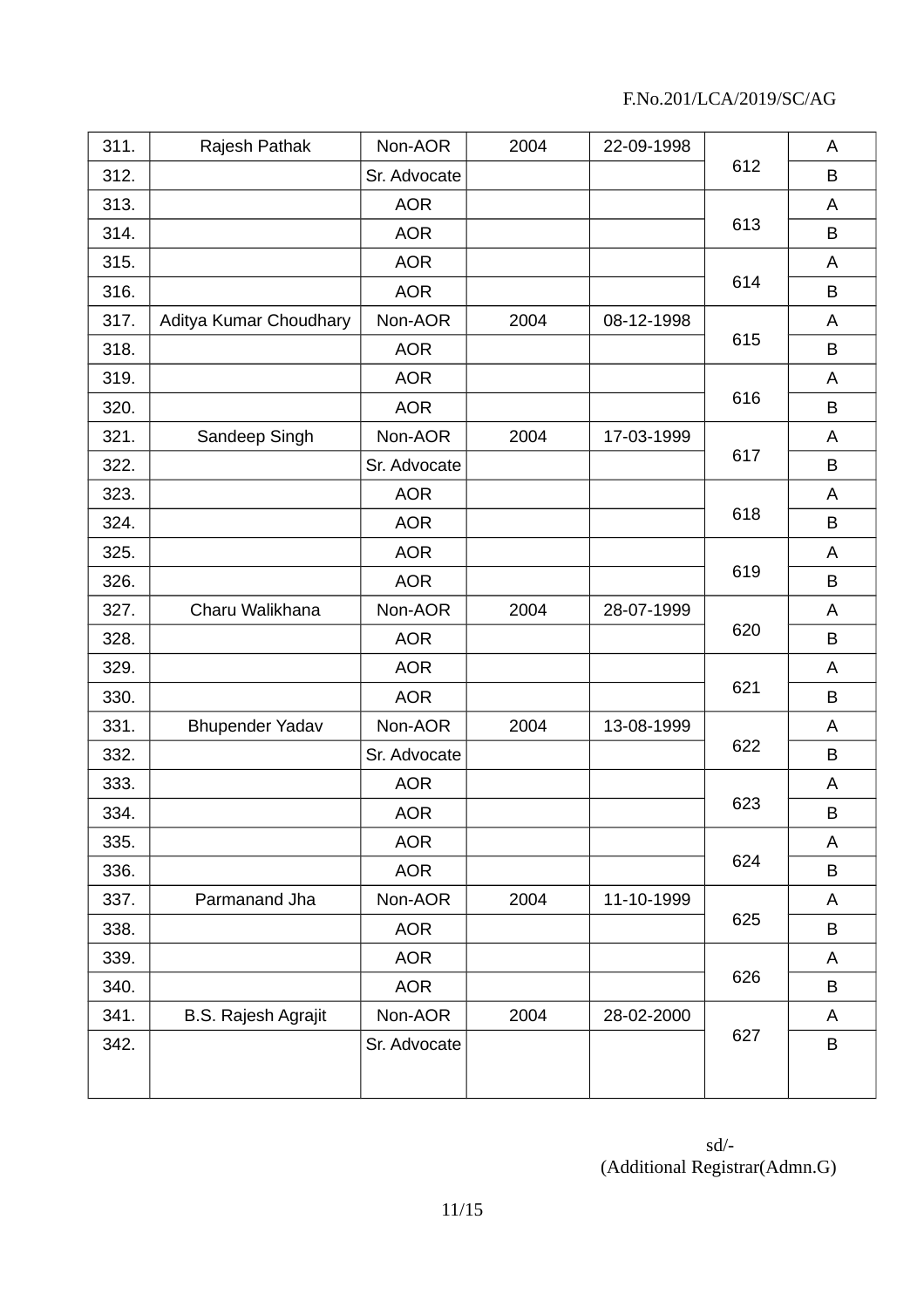| 343. |                        | <b>AOR</b>   |      |            |     | A       |
|------|------------------------|--------------|------|------------|-----|---------|
| 344. |                        | <b>AOR</b>   |      |            | 628 | B       |
| 345. |                        | <b>AOR</b>   |      |            |     | A       |
| 346. |                        | <b>AOR</b>   |      |            | 629 | B       |
| 347. | Upendra Mishra         | Non-AOR      | 2004 | 23-06-2000 |     | A       |
| 348. |                        | <b>AOR</b>   |      |            | 630 | B       |
| 349. |                        | <b>AOR</b>   |      |            |     | A       |
| 350. |                        | <b>AOR</b>   |      |            | 631 | B       |
| 351. | <b>Vikash Bansal</b>   | Non-AOR      | 2004 | 21-08-2000 |     | A       |
| 352. |                        | Sr. Advocate |      |            | 632 | $\sf B$ |
| 353. |                        | <b>AOR</b>   |      |            |     | A       |
| 354. |                        | <b>AOR</b>   |      |            | 633 | B       |
| 355. |                        | <b>AOR</b>   |      |            |     | A       |
| 356. |                        | <b>AOR</b>   |      |            | 634 | B       |
| 357. | Vivek Vishno           | Non-AOR      | 2004 | 10-11-2000 | 635 | A       |
| 358. |                        | <b>AOR</b>   |      |            |     | B       |
| 359. |                        | <b>AOR</b>   |      |            |     | A       |
| 360. |                        | <b>AOR</b>   |      |            | 636 | B       |
| 361. | Saroj Haresh Raichura  | Non-AOR      | 2004 | 15-01-2001 |     | A       |
| 362. |                        | Sr. Advocate |      |            | 637 | B       |
| 363. |                        | <b>AOR</b>   |      |            |     | A       |
| 364. |                        | <b>AOR</b>   |      |            | 638 | B       |
| 365. |                        | <b>AOR</b>   |      |            |     | A       |
| 366. |                        | <b>AOR</b>   |      |            | 639 | B       |
| 367. | Sheo Kumar Gupta       | Non-AOR      | 2004 | 24-01-2001 |     | Α       |
| 368. |                        | <b>AOR</b>   |      |            | 701 | B       |
| 369. |                        | <b>AOR</b>   |      |            |     | A       |
| 370. |                        | <b>AOR</b>   |      |            | 702 | $\sf B$ |
| 371. | Naghmana Imitiaz Ahmed | Non-AOR      | 2004 | 25-01-2001 |     | A       |
| 372. |                        | Sr. Advocate |      |            | 703 | B       |
| 373. |                        | <b>AOR</b>   |      |            |     | A       |
| 374. |                        | <b>AOR</b>   |      |            | 704 | $\sf B$ |
|      |                        |              |      |            |     |         |
|      |                        |              |      |            |     |         |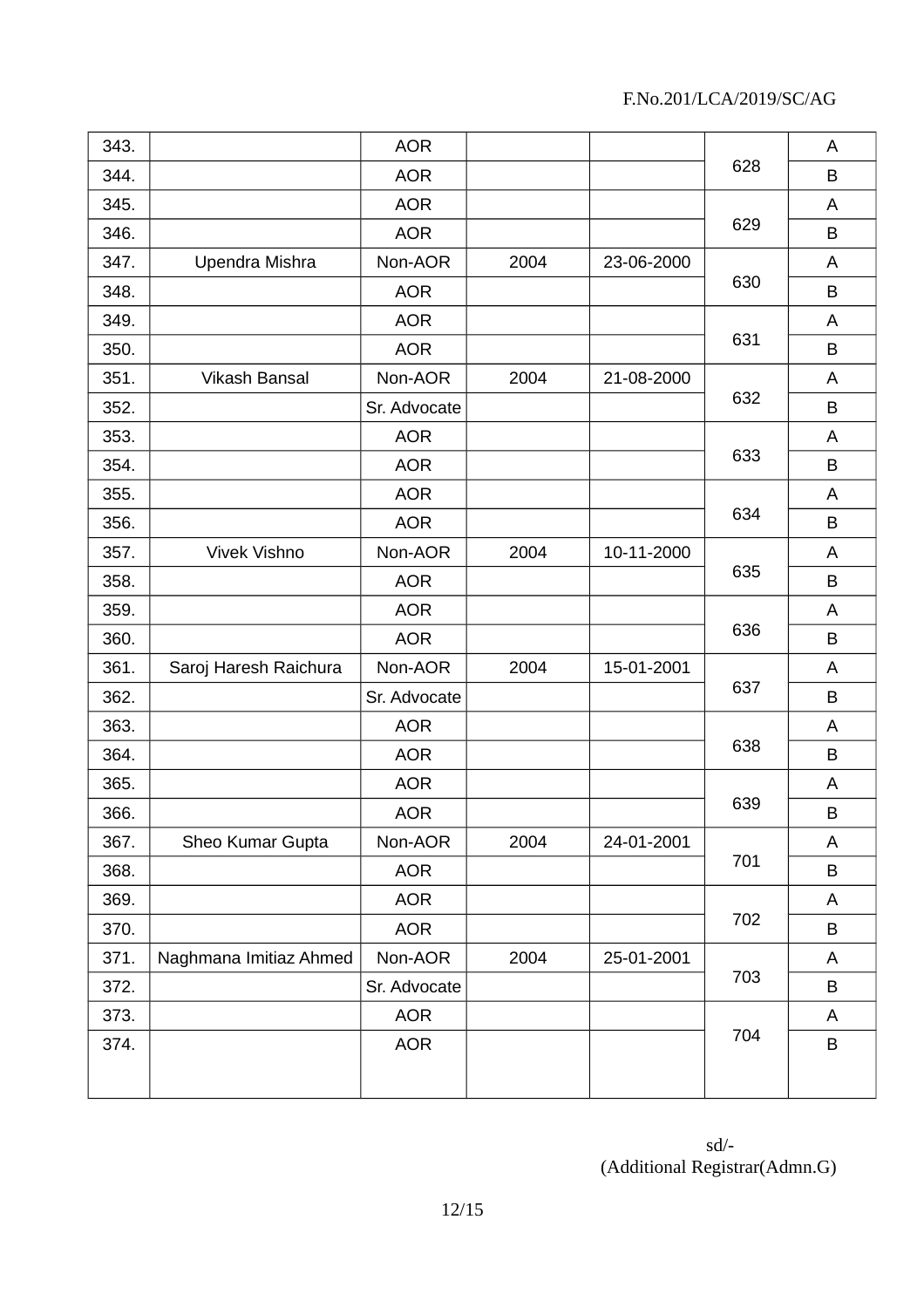| 375. |                           | <b>AOR</b>   |      |            | 705 | A       |
|------|---------------------------|--------------|------|------------|-----|---------|
| 376. |                           | <b>AOR</b>   |      |            |     | B       |
| 377. | Satinder S. Gulati        | Non-AOR      | 2004 | 27-03-2001 | 706 | A       |
| 378. |                           | <b>AOR</b>   |      |            |     | B       |
| 379. |                           | <b>AOR</b>   |      |            | 707 | A       |
| 380. |                           | <b>AOR</b>   |      |            |     | B       |
| 381. | Mukesh Verma              | Non-AOR      | 2004 | 20-09-2001 | 708 | A       |
| 382. |                           | Sr. Advocate |      |            |     | B       |
| 383. |                           | <b>AOR</b>   |      |            |     | A       |
| 384. |                           | <b>AOR</b>   |      |            | 709 | B       |
| 385. |                           | <b>AOR</b>   |      |            |     | A       |
| 386. |                           | <b>AOR</b>   |      |            | 710 | B       |
| 387. | <b>Ashok Kumar Pandey</b> | Non-AOR      | 2004 | 17-10-2001 |     | A       |
| 388. |                           | <b>AOR</b>   |      |            | 711 | B       |
| 389. |                           | <b>AOR</b>   |      |            |     | A       |
| 390. |                           | <b>AOR</b>   |      |            | 712 | B       |
| 391. | Satyajit Saha             | Non-AOR      | 2004 | 23-01-2002 |     | A       |
| 392. |                           | Sr. Advocate |      |            | 713 | B       |
| 393. |                           | <b>AOR</b>   |      |            | 714 | A       |
| 394. |                           | <b>AOR</b>   |      |            |     | B       |
| 395. |                           | <b>AOR</b>   |      |            | 715 | A       |
| 396. |                           | <b>AOR</b>   |      |            |     | B       |
| 397. | Anil Kumar(Hooda)         | Non-AOR      | 2004 | 24-01-2002 |     | A       |
| 398. |                           | <b>AOR</b>   |      |            | 716 | B       |
| 399. |                           | <b>AOR</b>   |      |            | 717 | A       |
| 400. |                           | <b>AOR</b>   |      |            |     | B       |
| 401. | Swetaketu Mishra          | Non-AOR      | 2004 | 18-02-2002 | 718 | A       |
| 402. |                           | Sr. Advocate |      |            |     | B       |
| 403. |                           | <b>AOR</b>   |      |            | 719 | A       |
| 404. |                           | <b>AOR</b>   |      |            |     | B       |
| 405. |                           | <b>AOR</b>   |      |            | 720 | A       |
| 406. |                           | <b>AOR</b>   |      |            |     | $\sf B$ |
|      |                           |              |      |            |     |         |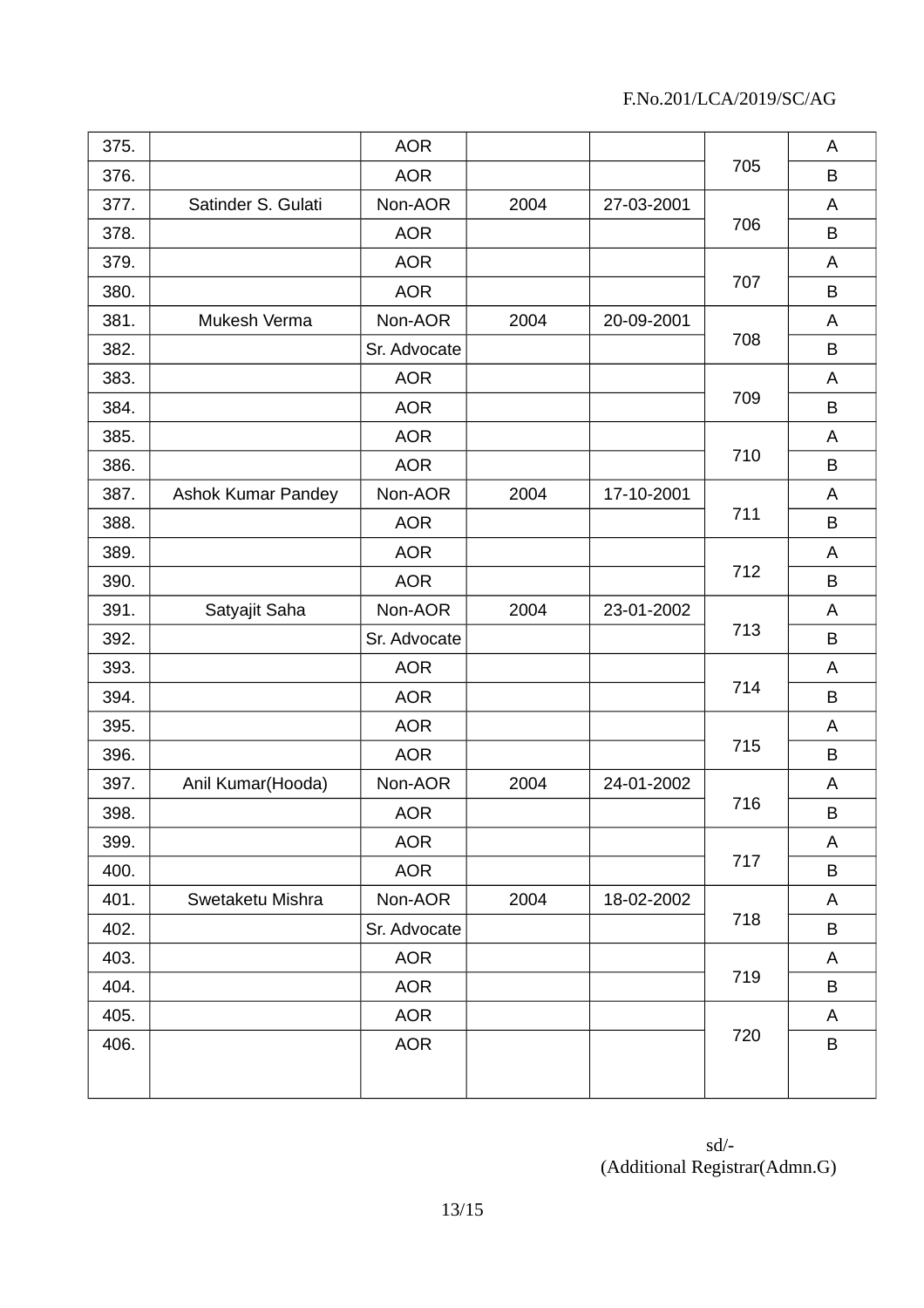| 407. | Anand                                | Non-AOR      | 2004 | 22-03-2002 | 721 | A       |
|------|--------------------------------------|--------------|------|------------|-----|---------|
| 408. |                                      | <b>AOR</b>   |      |            |     | B       |
| 409. |                                      | <b>AOR</b>   |      |            | 722 | A       |
| 410. |                                      | <b>AOR</b>   |      |            |     | B       |
| 411. | Naveen Kumar Singh                   | Non-AOR      | 2004 | 10-09-2002 | 723 | A       |
| 412. |                                      | Sr. Advocate |      |            |     | B       |
| 413. |                                      | <b>AOR</b>   |      |            | 724 | A       |
| 414. |                                      | <b>AOR</b>   |      |            |     | $\sf B$ |
| 415. |                                      | <b>AOR</b>   |      |            |     | A       |
| 416. |                                      | <b>AOR</b>   |      |            | 725 | B       |
| 417. | Mohd. Wasay Khan                     | Non-AOR      | 2004 | 28-11-2002 |     | A       |
| 418. |                                      | <b>AOR</b>   |      |            | 726 | B       |
| 419. |                                      | <b>AOR</b>   |      |            |     | A       |
| 420. |                                      | <b>AOR</b>   |      |            | 727 | B       |
| 421. | Neelam Sharma                        | Non-AOR      | 2004 | 31-12-2002 |     | A       |
| 422. |                                      | Sr. Advocate |      |            | 728 | B       |
| 423. |                                      | <b>AOR</b>   |      |            | 729 | A       |
| 424. |                                      | <b>AOR</b>   |      |            |     | B       |
| 425. |                                      | <b>AOR</b>   |      |            |     | A       |
| 426. |                                      | <b>AOR</b>   |      |            | 730 | B       |
| 427. | Mukesh Kumar @ Mukesh<br>Kumar Verma | Non-AOR      | 2004 | 05-02-2003 | 731 | A       |
| 428. |                                      | <b>AOR</b>   |      |            |     | B       |
| 429. |                                      | <b>AOR</b>   |      |            | 732 | A       |
| 430. |                                      | <b>AOR</b>   |      |            |     | B       |
| 431. | V. Balaji                            | Non-AOR      |      | 06-07-2004 | 733 | A       |
| 432. |                                      | Sr. Advocate |      |            |     | B       |
| 433. |                                      | <b>AOR</b>   |      |            | 734 | A       |
| 434. |                                      | <b>AOR</b>   |      |            |     | B       |
| 435. |                                      | <b>AOR</b>   |      |            |     | A       |
| 436. |                                      | <b>AOR</b>   |      |            | 735 | B       |
| 437. |                                      | Non-AOR      |      |            | 736 | A       |
| 438. |                                      | <b>AOR</b>   |      |            |     | B       |